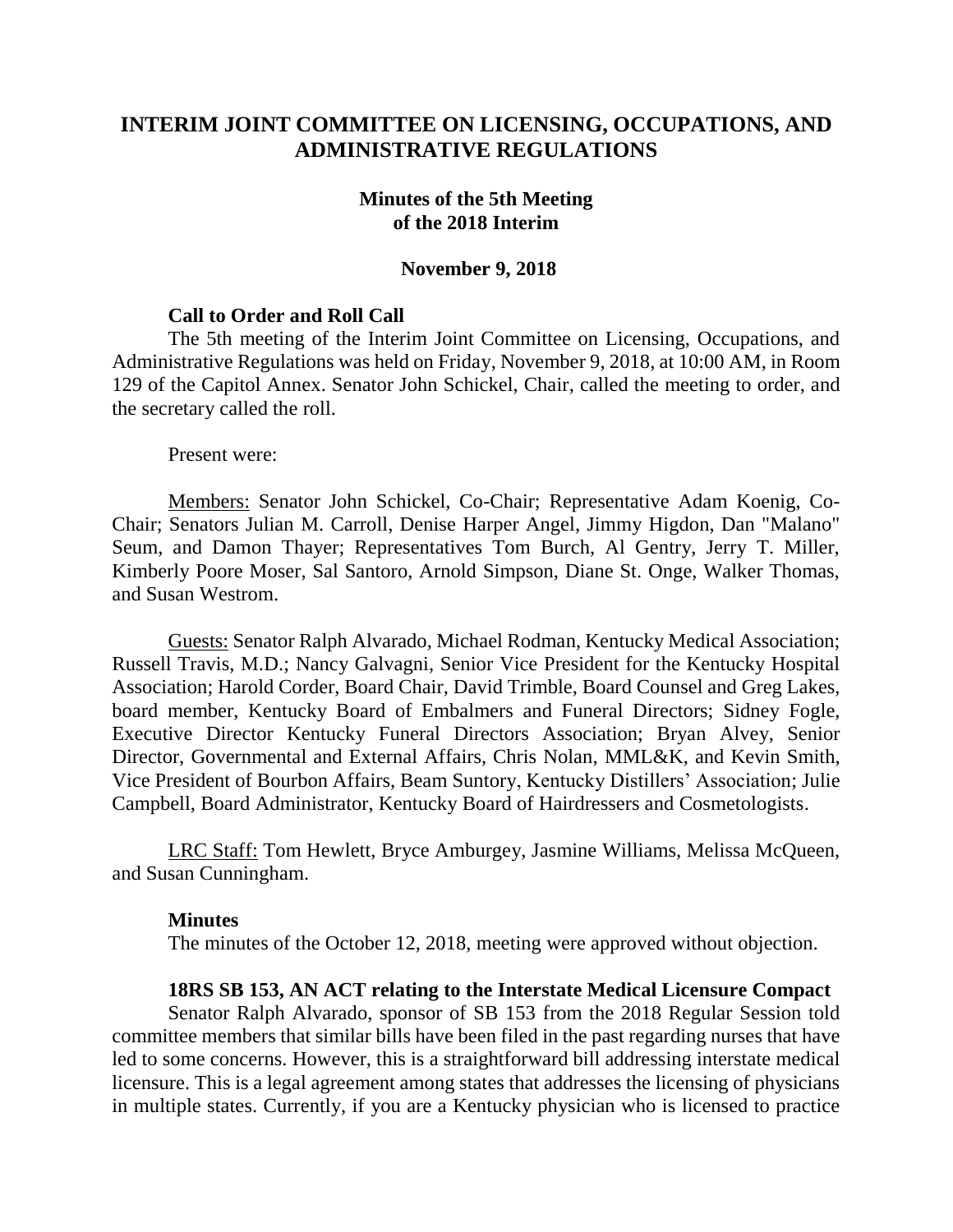medicine here but want to practice in another state, even for a short period of time, there is a lengthy and expensive application process. The Interstate Medical Licensure Compact (IMLC) corrects this problem and expedites the ability for quality doctors from other states to come to Kentucky, or for Kentucky physicians to practice in other states.

The compact came from a group of state medical board executives, administrators, and attorneys who wrote the compact language during 2013 to 2014. No one owns the compact per-say. It is an expedited pathway to state licensure for experienced physicians who have outstanding practice histories. It sets the qualifications for licensure and outlines the process for physicians to apply and receive licenses in states where they are not currently licensed. The language of the compact must be identical in each state. The compact became active in October of 2015. There are currently 24 states and one territory that are members of the compact. Five others, including Kentucky, have introduced legislation. Senator Alvarado will introduce a bill again in 2019, with a starting implementation date of January 1, 2020. The Kentucky Board of Medical Licensure and the Kentucky Hospital Association are in agreement with the current language. This will help increase access to health care in rural areas. This will also assist in attracting physicians who practice telemedicine and who are out of state but want to perform telemedicine in Kentucky.

Russell Travis, MD, said the state must be a member of the interstate medical licensure compact. The physician applies to his or her medical board and that is forwarded to the state of principal licensure and must meet the requirements of that state. Once the requirements are met there is finger printing, and federal as well as state investigations. The state of principal licensure will issue a letter of qualification to the compact board. There is a \$700 cost for this process. Once the compact board has issued the letter the physician is licensed immediately. These compact licenses are for one year.

In response to a question from Senator Schickel, Dr. Travis said the compact is made up of a commission composed of two representatives from each state board. The commission makes the rules and there is no federal involvement. Senator Alvarado added that ultimately the authority remains in each state.

Michael Rodman, Executive Director of the Kentucky Medical Association said that the compact is not the only way to get a license. Kentucky doctors will still go through the KMA to get a license to practice in the Commonwealth.

In response to a question from Senator Higdon, Dr. Travis said that of \$700 paid to the compact, \$300 comes back to Kentucky to pay for the Kentucky license. The remaining amount goes to the commission.

Committee meeting materials may be accessed online at http://www.lrc.ky.gov/CommitteeMeetingDocuments/50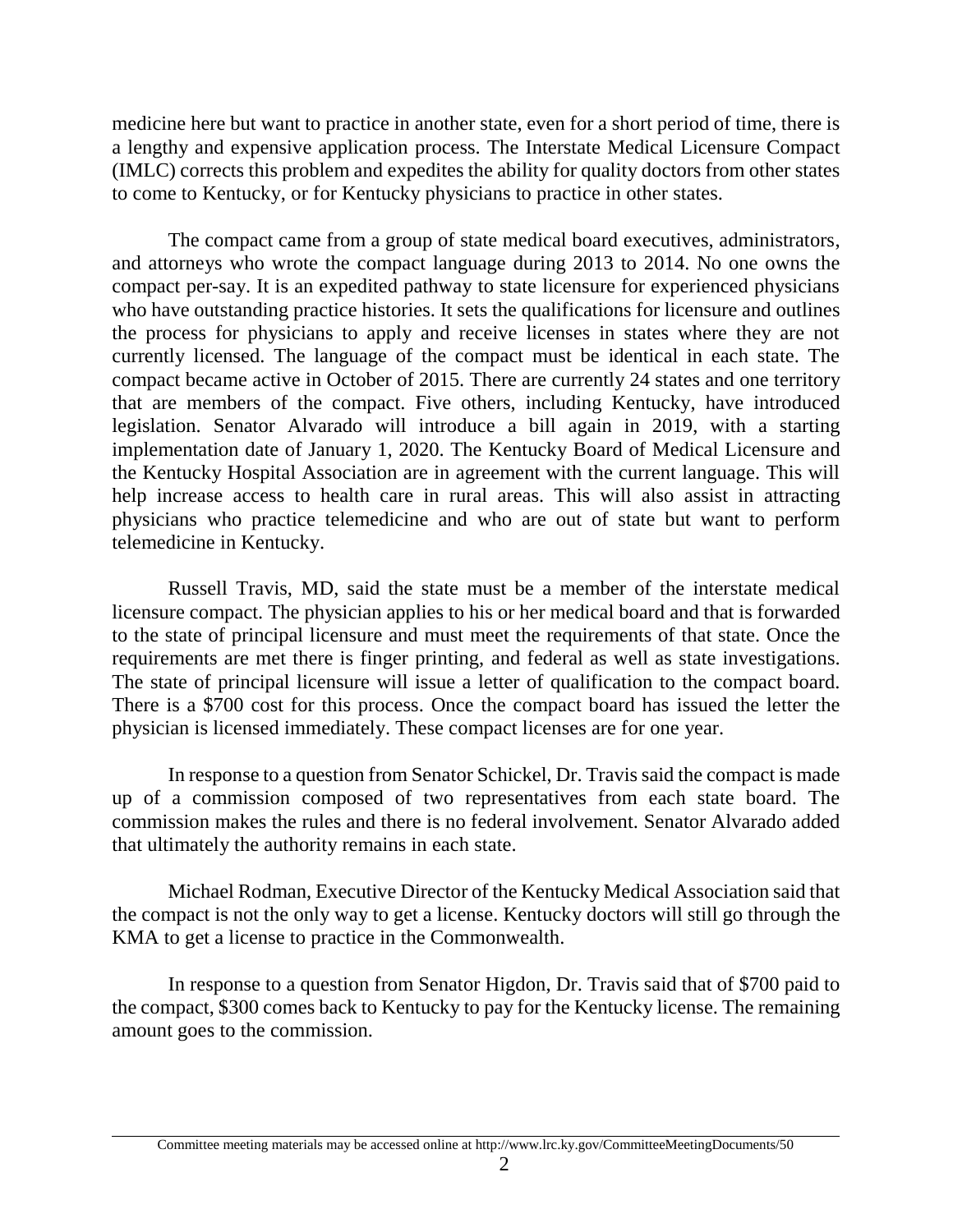Nancy Galvagni, Senior Vice President, Kentucky Hospital Association (KHA) said this bill is a high priority for hospitals. It is especially important for rural hospitals who lack access to specialists and need telehealth services from doctors in specialized practices.

In response to a question from Representative Burch, Senator Alvarado said the current process is much slower, with the risk that a bad doctor can move from state to state before there is proper notification to the board. In this compact, if someone goes bad in Indiana, all members of the compact are automatically notified and licenses can be cancelled in all states at once.

### **Kentucky Board of Embalmers and Funeral Directors**

H. E. Porter, Chairman of the Board of the Kentucky Board of Embalmers and Funeral Directors told members that they would like to create a license that will allow retired or off duty EMS workers or someone who has had special blood borne pathogen training to be able to transport bodies. They have had an overwhelming response from people who would like to purchase this license when available. Rural funeral homes are restricted because their licensees must be on the premises when there is a funeral. If there was a call to pick up a body, they are in violation of the law if they leave the funeral home unattended. The transport license will be a relief for these funeral homes, particularly family owned businesses with limited staff.

David Trimble, Counsel for the Board, said this is designed to create an additional license related to transporting of bodies. Currently only a licensed embalmer or funeral director can transport. This new license will allow for trained individuals to be available to the funeral directors to make the transport run as needed.

Sidney Fogle, Executive Director for the Kentucky Funeral Directors Association, said the board has not taken a position on the legislation because they have not seen it. In response to a question from Senator Seum, Mr. Fogle said this legislation will not affect coroners that are not in the funeral home business.

## **Kentucky Distillers' Association**

Kevin Smith, Vice President of Bourbon Affairs for Beam Suntory said that membership in the Kentucky Distillers' Association has grown from six members 20 years ago to 40 members today. Kentucky dominates bourbon production, and this year has filled more than 1.7 million barrels of distilled spirits. Also, the assessed value for taxes is up this year by \$456 million from 2017. The distillers have made capital investments since 2011 in excess of \$485 million and project another \$620 million in the next five years.

This past January worldwide members of the spirits production industry gathered in Louisville to have a summit regarding taxes. Beam Suntory is seeing millions of dollars being lost as a result of tariffs. The company has had to cut back on capital investments.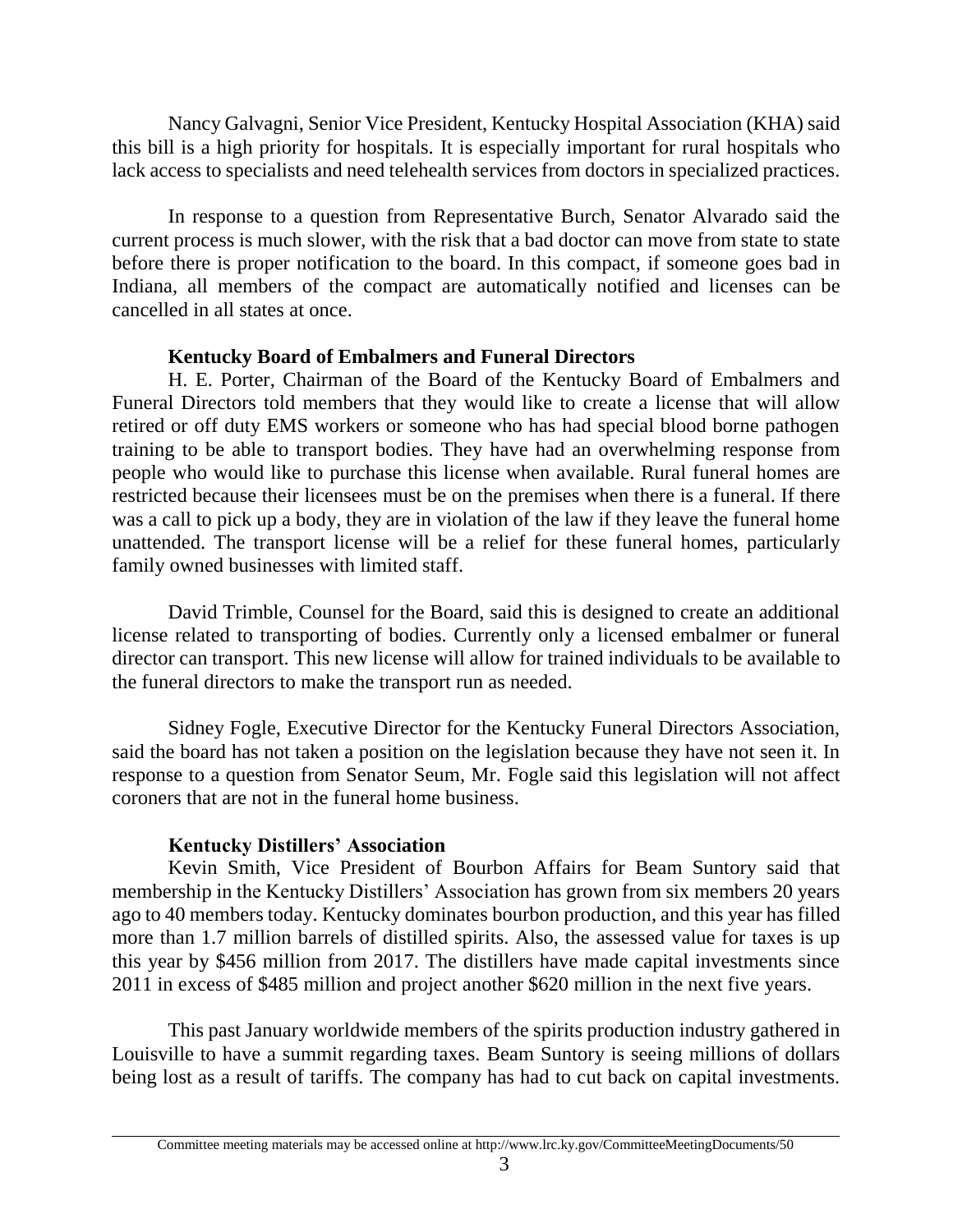Over the years this committee has done things to help grow the industry and they are turning to the committee for help again.

Bryan Alvey, Senior Director of Governmental and External Affairs, said the Distillers' Association (KDA) is proud of the industry. A top priority for this coming session is to pursue legislation to bolster the Ignition Interlock Device (IID). Social responsibility is important to the industry. The Kentucky Transportation Cabinet, Administrative Office of the Courts, Mothers Against Drunk Drivers, District Courts and the association have been meeting to find common ground to move this legislation forward.

The association also supports stronger fake ID laws and expanding the DUI court to mirror the one in Jefferson County. It is the industry's belief that these efforts will help public safety as a whole. One responsibility program that the association is proud of is the Safe Ride Kentucky Campaign. The association provided over \$100,000 in funding and partnered with Lyft to deliver 5,000 safe and sober rides in 2018. Last weekend alone during the UK/GA game there was an average of 50 rides an hour during and after the game.

Finally, this industry is the most heavily taxed industry in the state. During this legislative session the association will address the business to business tax. The association will ask to be exempted from this double taxation. As an example, Mr Alvey said when a tour company purchases admission tickets from a distillery to offer to their patrons in a tour package, under the Department of Revenue interpretation, the tour company pays the same distillery tax when they resale them to the consumer. This creates a 12 percent tax increase. The association will also ask for a change in the structure of the barrel tax credit. Kentucky is the only state that has this type of tax.

Additionally, if a distillery wants to locate in a dry territory, the territory has a local option to vote a precinct wet. This allows for sampling and the sale of the product in that precinct. In SB 11, in 2015, there was a provision to allow for this local option election. However, that provision will sunset in 2019. The association will ask that this provision be made permanent in the statutes. Additionally, the association wants to clarify the implementation provisions in HB 400 from the 2017 regular session. These would include allowing distilleries to outsource packaging. The association would also like for Kentucky to become reciprocal with other states in order to ship spirits.

The association is constantly on the lookout for way to bring tourists to Kentucky. Last year there were 1.194 million visitors to the Kentucky Bourbon Trail and the Kentucky Bourbon Trail Craft Tour. This is a great economic impact for the state as well as the distilleries and communities. The association would like to be able to offer exclusive offerings at distillery visitor centers. Craft members are interested in legislation the association is calling HB136 for spirits. This would bring parity to the spirits industry.

Committee meeting materials may be accessed online at http://www.lrc.ky.gov/CommitteeMeetingDocuments/50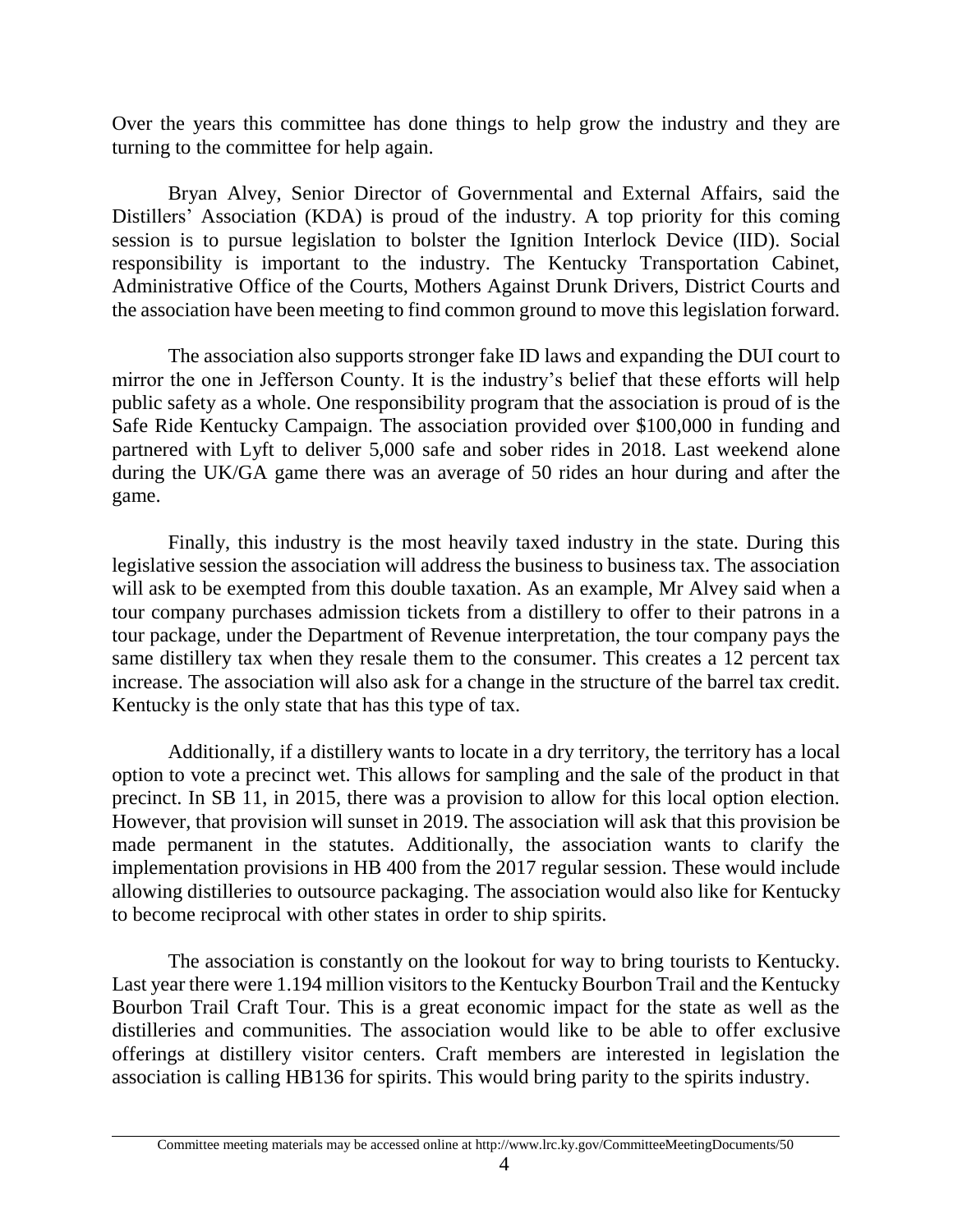There a Kentucky Bourbon Trail welcome center at the Frazier History Museum in Louisville. This is the official starting point for the Bourbon Trail. There is also an entire floor of exhibits dedicated to bourbon.

Senator Higdon commented that half of the world's bourbon is stored in Marion/Nelson County. He toured the Bourbon Trail with Bourbon City Tours and found it impressive.

Senator Thayer thanked the KDA and the Bourbon Trail for the high level of investment in infrastructure and the workforce in the Commonwealth. The leadership of this committee, in eliminating artificial barrier to free enterprise, is doing one of the best things that the legislature can do for businesses in Kentucky. Distilleries should be able to sell special release bottles. The business to business tax issue is a misinterpretation by the Revenue Cabinet and it is the responsibility of the legislature to clean up that language.

In response to a question from Representative Burch. Mr. Nolan said the barrel tax is almost \$24 million in ad valorem property tax on barrels that are stored in warehouses. Mr. Smith said the association is not looking to remove that tax. Rather, the barrel tax credit has become less effective and they are looking to use it as it was designed.

Representative St. Onge asked if the association could meet with the equine industry to see if there are ways to promote both together.

In response to a question from Representative Miller, Mr. Smith said there are roughly 17,500 distillery related jobs with an annual payroll of about \$800 million. Mr. Alvey added that new distilleries are being built, and it is hope that they will join the KDA.

In response to a question from Representative Santoro, Mr. Alvey said the special release bottles are more of a parity issue, with beer and wine being allowed to have special release products. Retailers are also currently allowed to purchase a barrel from Makers Mark and have special release bottles. Mr. Nolan added that this allows more options in the market. Retailers and Distillery Visitor Centers are talking about two different sets of consumers. In response to a question from Representative Moser, Mr. Nolan said retailers have exclusive offerings now. In response to a question from Representative Koenig, Mr. Alvey said distillers are the only business that cannot have special offerings. Beer and wine are allowed as well as retailers to have special offerings.

## **Proposed Administrative Regulation 201 KAR 012:280**

Julie Campbell, Board Administrator for the Kentucky Board of Cosmetology told members that Representative Miller was proposing a committee amendment to update an administrative regulation. The board is in full agreement with the amendment.